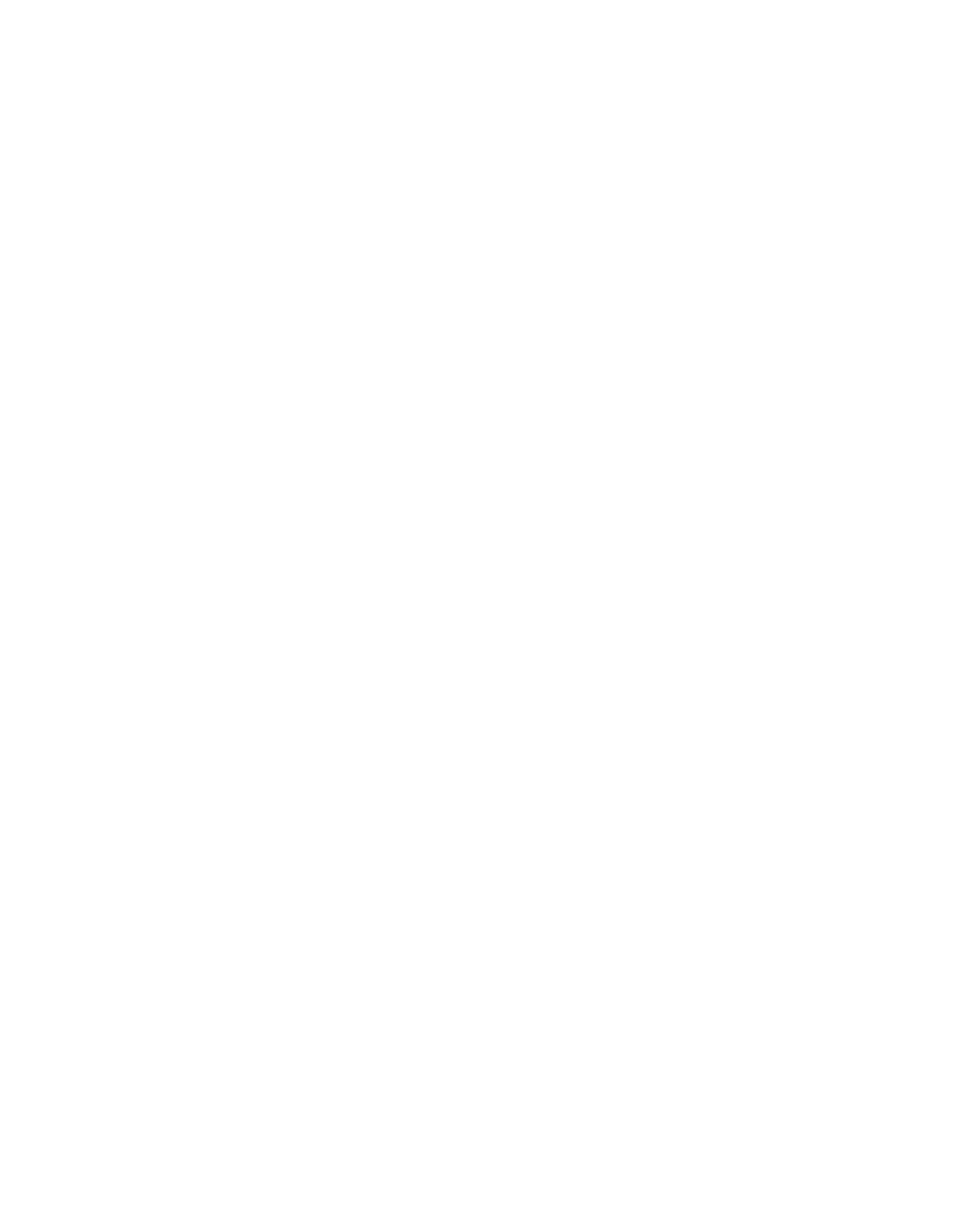## Hendricks Public School Elementary Plan Title 1 Parent Involvement Plan

# **Hendricks Public Schools**

Title I parent Involvement Plan 2018-2019

Hendricks Public Schools are committed to the goals of providing quality education for every child in this district. To this end, we want to establish partnerships with parents and with the community. Everyone gains if school and home work together to promote high achievements by our children. Neither home nor school can do this job alone. Parents play an extremely important role as children's first teachers. Their support for their children and for the school is critical to their children's success at every step along the way.

## **Part 1. School Parent Involvement**

1. Hendricks Public Schools will jointly develop/revise with parents the school involvement plan and distribute it to parents of participating children and make available the parent involvement plan to the local community. Open House-

Parent Meeting-

2. Hendricks Public Schools will convene an annual meeting, at a convenient time, to which all parents of participating children shall be invited and encouraged to attend, to inform parents of their school's participation under this part and to explain the requirements of this part, and the right of the parent to be involved. Parent Meeting-

3. Hendricks Public Schools will offer a number of flexible meeting options such as meetings in the morning and evening, and may provide, with funds provided under this part, transportations, child care, or home visit, as such services relate to parental involvement.

Parent-Teacher Conferences-.

4. Hendricks Public Schools will involve parents, in an organized, ongoing, and timely way, in the planning, review, and improvement of the school pan under section 1112, school wide under sections 1114, and the process of the school review and improvement under sections 1116. Parent Meeting-

5. Hendricks Public Schools will provide parents of participating children-

a. timely information about programs under this part;

b. a description and explanation of the curriculum in use at the school, the forms of academic assessment used to measure student progress, and the proficiency levels student are expected to meet; and

c. if requested by parents, opportunities for regular meetings to formulate suggestions and top participate, as appropriate, in decisions relating to the education for their children, and respond to any such suggestions as soon as practically possible.

Parent Meeting-

Parent-Teacher Conferences-

6. If the schoolwide program plan is not satisfactory to the parent of participating, submit any parent comments on the plan when the school makes the plan available to the local educational agency.

Part II. Required Shared Responsibilities for High School Academic Achievement

As a component of the school-level parent involvement plan, each school shall jointly develop with parents for all children served unde4rr this part a school-parent compact that outlines how parents, the entire school staff, and students will share the responsibility for improved student academic achievement.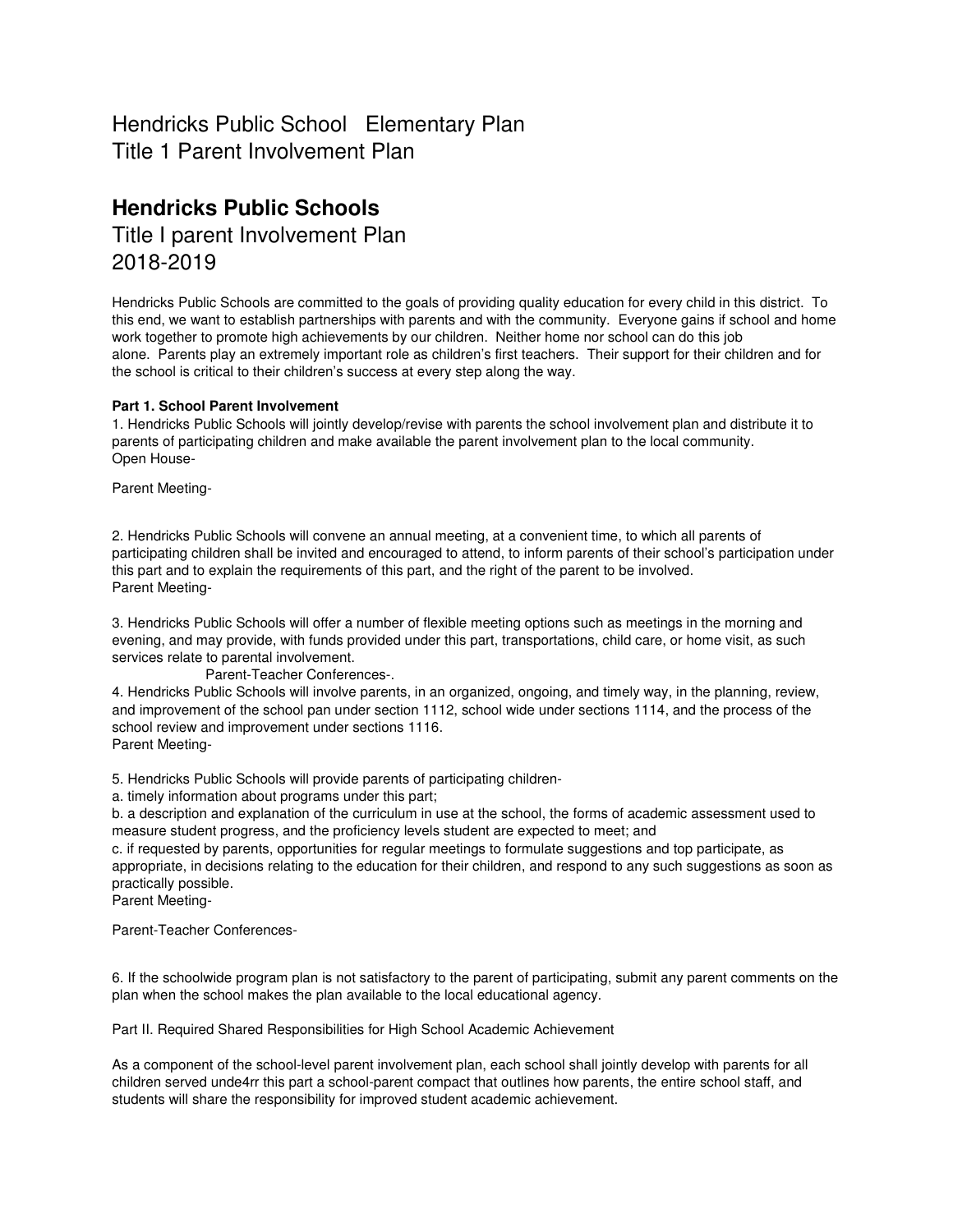Conduct a parent/teacher conference is elementary schools, annually, during which the compact shall be discussed as the compact relates to the individual child's achievement;

Provide frequent reports to parent on their children's progress; and

Provide parents with reasonable access to staff, opportunity to volunteer and participate in their child's class and observation of classroom activities. Parent Meeting-

Parent-Teacher Conferences-Part III. Building Capacity Requirements for Involvement

To ensure effective involvement of parents and to support a partnership among the school involved, parents and the community to improve student academics achievement, each school and local educational agency assisted under this part-

Shall provide assistance to the parent of children served by the school or local educational agency, as appropriate, in understanding such topics as the states' academic content standards and state student academic achievement standards, state and local academic assessments, the requirements of this part, and how to monitor a child's progress and work with educators to improve the achievement of their children.

Parent Meeting-

Shall provide materials and training to help parents work with their children to improve their children's achievement, such as literacy training and using technology, as appropriate, to foster parental involvement. Parent Meeting-

Parent-Teacher Conferences-

Ongoing, as needed, meetings with parents

Shall educate teachers, pupil services personal, principals and other staff, with the assistance of parents, in the values and utility of contributions of parents, and in how to reach out to, communicate with, and work with parents as equal partners, implement and coordinate parent programs, and build ties between parent and the school Inservice days:

Shall, to the extent feasible and appropriate, coordinate and integrate parent involvement programs and activities with Head Start, Reading First, Early Reading First, Even Start, the Home Instruction Programs for PreSchool Youngsters, the Parents as Teaches Program the public preschool and other programs, and conduct other activities, such as parent resources centers, that encourage and support parents in more fully participating in the educations of their children.

Parent-Teacher

Ongoing, as needed, meetings with parents, and other agencies

Shall ensure that information related to school and a parent programs, meetings, and other activities is sent to the parents of participating children in a format and, to the extent practicable, in a language parents can understand. Open House

### Parent Meeting-

Shall provide such other reasonable support for parental involvement activities under this as parents may request. Parent Meeting-

May involve parents in the development of training for teachers, principals and other educators to improve the effectivements of such training.

May provide necessary literacy training from funds received under this parts if the district has exhausted all other reasonably available sources of funding for such training.

May pay reasonable and necessary expenses associated with local parental involvement activities, including transportation and child care costs, to enable parents to participate in school-related meetings and training sessions.